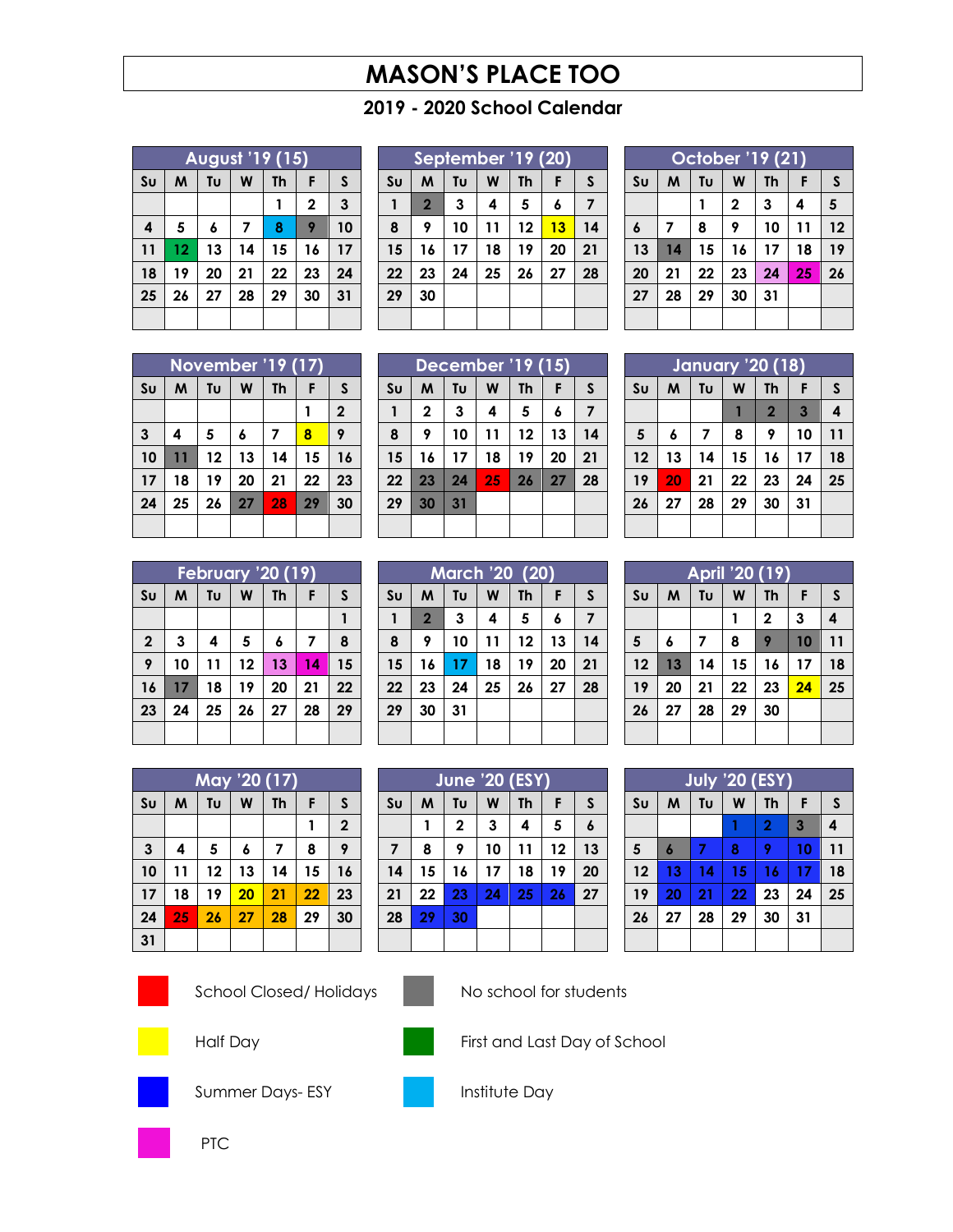#### **Grading Periods**

End of Q1: October 10 End of Q2: December 20 End of Q3: March 13 End of Q4: May 20  $*$  (if no emergency days are used)

172 Full Student Days 4 1/2 Day School Improvement Days (11:30 Dismissal) 2 Teacher Institute Days 2 Parent Teacher Conferences 5 Emergency Days

\*The calendar includes the calculation of 5 emergency (bad weather) days. If no emergency days are used, the last day for students and teachers will be May 20. For each snow day used, the calendar will be extended by one day up to a maximum of 5 days. In the event all 5 snow days are used, the last day for students and teachers will be May 28.